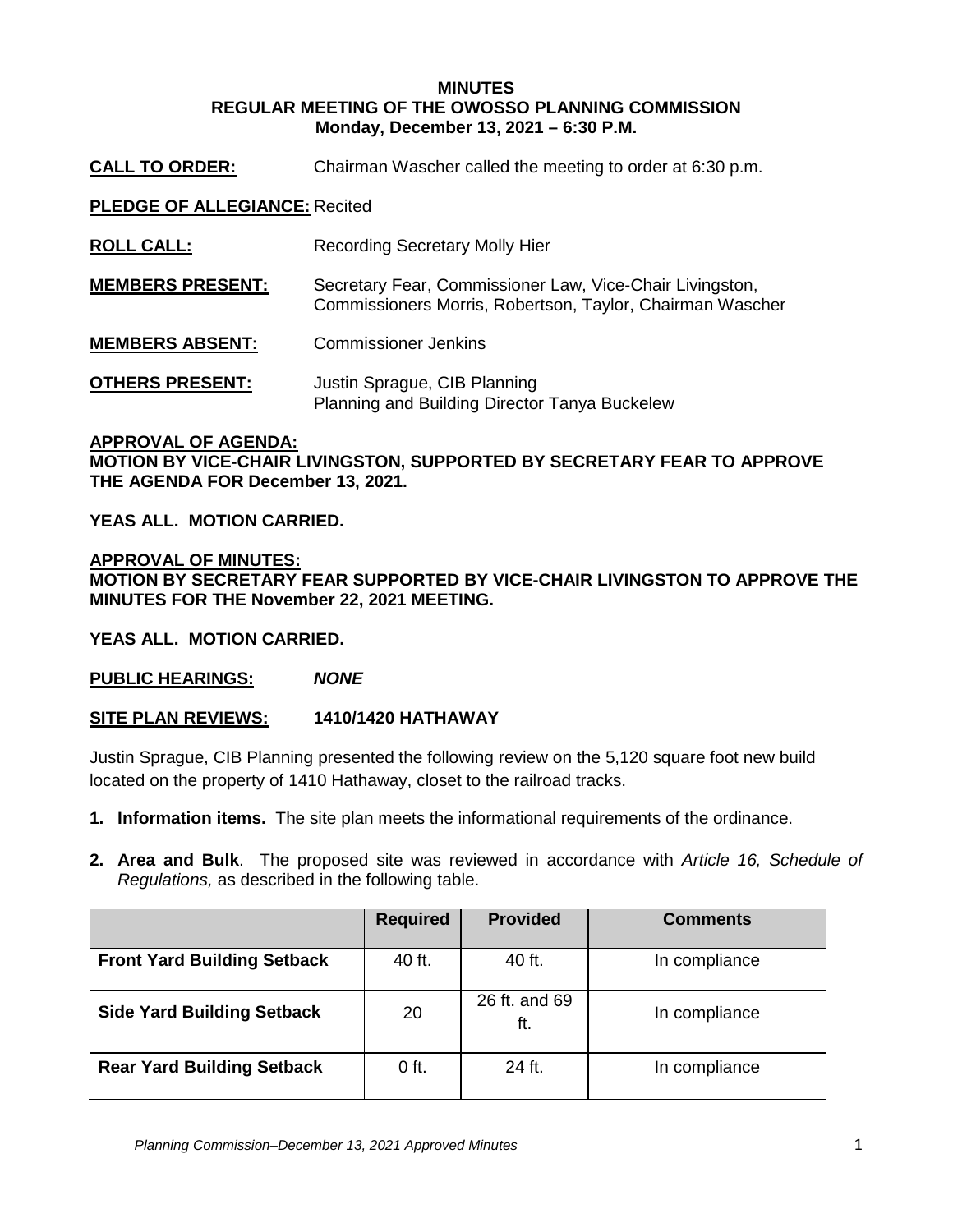|                                | <b>Required</b> | <b>Provided</b> | <b>Comments</b> |
|--------------------------------|-----------------|-----------------|-----------------|
| <b>Maximum Building Height</b> | 40 ft.          | 17 ft.          | In compliance   |

- **3. Building Design & Materials.** The ordinance states that durable building materials which provide an attractive, quality appearance must be utilized. **The proposed building materials are consistent with the City of Owosso Zoning Ordinance.**
- **4. Building Height.** The proposed building complies with the maximum building height.
- **5. Mechanical Units.** The Zoning Ordinance requires that all exterior mechanical equipment be screened. **The applicant has not provided information regarding potential exterior mechanical equipment that has been seen with similar developments recently approved by the city. We would recommend as a condition of approval that applicant resubmit revised site plans depicting any and all proposed exterior mechanical equipment and the proposed methods for screening each proposed unit.**
	- *Per owner explanation, the intent is to use a geothermal heating and cooling system to cut back on outdoor mechanical equipment and eliminate the need for screening. Additionally explained the purpose of a geothermal system is to reduce the carbon footprint and avoid outdoor equipment as a whole. Owners also spoke on use of an indoor carbon filtration system as odor control.*
- **6. Dumpster***.* The proposed dumpster meets ordinance requirements.
- **7. Site Lighting.** Proposed lighting is in compliance with the Zoning Ordinance.
- **8. Parking Lot Requirements.** This requirement has been met.
- **9. Landscaping.** The landscaping plan is in compliance with the ordinance however, **if additional landscaping needed to screen exterior mechanical equipment, that must be shown on the plan for final approval.**
- **10. Other Approvals.** The proposed site plan must be reviewed and approved by the appropriate city departments, consultants, and agencies.
	- *Additional requirements from Engineering to ensure full compliance with stipulations provided during departmental review regarding the water service/drainage system and sanitary/sewer system.*

# **RECOMMENDATION**

Based upon the above comments, **we recommend approval of the 1420 Hathaway Drive Site Plan, conditioned upon the following:** 

- 1. Submission of a revised site plan that satisfactorily addresses the items in this letter, for administrative review and approval;
- 2. That the applicant show on the plan the location and method of screening for any and all proposed exterior mechanical equipment associated with the site development and operation,